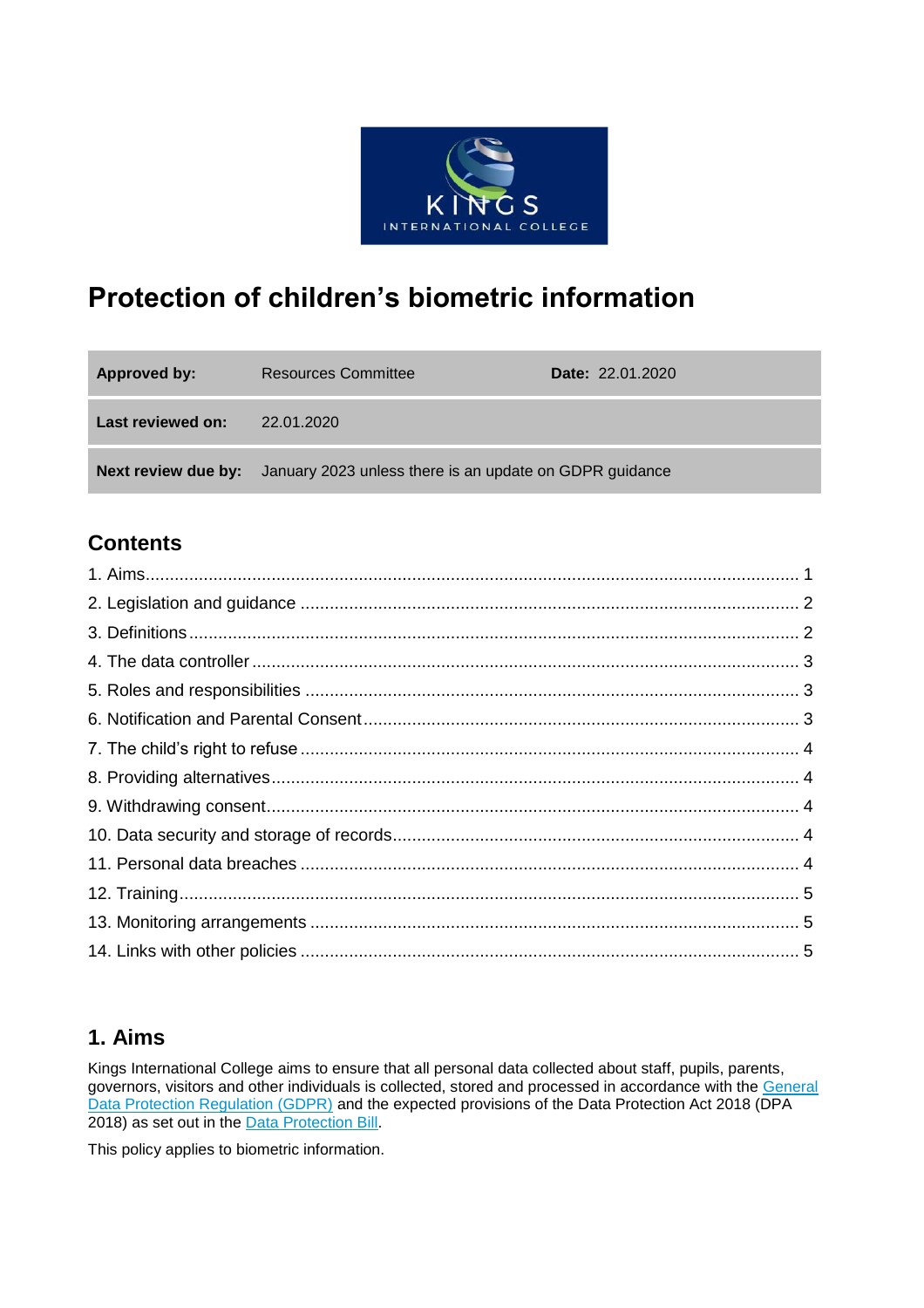# **2. Legislation and guidance**

This policy follows the DfE guidance document; Protection of biometric information of children in schools and colleges (March 2018), which reflects the duties on schools in The Protection of Freedoms Act 2012 and The Data Protection Act 1998

The Information Commissioner considers all biometric information to be personal data as defined by the Data Protection Act 1998; this means that it must be obtained, used and stored in accordance with that Act.

The Protection of Freedoms Act includes provisions which relate to the use of biometric data in schools and colleges when used as part of an automated biometric recognition system. These provisions are in addition to the requirements of the Data Protection Act 1998.

### **3. Definitions**

| <b>Term</b>                            | <b>Definition</b>                                                                                                                                                                                                                                                                                                                                                                                                     |
|----------------------------------------|-----------------------------------------------------------------------------------------------------------------------------------------------------------------------------------------------------------------------------------------------------------------------------------------------------------------------------------------------------------------------------------------------------------------------|
| <b>Biometric Data</b>                  | Biometric data means personal information about<br>an individual's physical or behavioural<br>characteristics that can be used to identify that<br>person. Kings International College only<br>processes Biometric Data relating to finger prints.                                                                                                                                                                    |
| Special categories of personal data    | Personal data which is more sensitive and so<br>needs more protection.                                                                                                                                                                                                                                                                                                                                                |
| <b>Processing</b>                      | Anything done to personal data, such as<br>collecting, recording, organising, structuring,<br>storing, adapting, altering, retrieving, using,<br>disseminating, erasing or destroying.<br>Processing can be automated or manual.                                                                                                                                                                                      |
| Automatic biometric recognition system | An automated biometric recognition system uses<br>technology which measures an individual's<br>physical or behavioural characteristics3 by using<br>equipment that operates 'automatically' (i.e.<br>electronically). Information from the individual is<br>automatically compared with biometric information<br>stored in the system to see if there is a match in<br>order to recognise or identify the individual. |
| Data subject                           | The identified or identifiable individual whose<br>personal data is held or processed.                                                                                                                                                                                                                                                                                                                                |
| Data controller                        | A person or organisation that determines the<br>purposes and the means of processing of<br>personal data.                                                                                                                                                                                                                                                                                                             |
| Data processor                         | A person or other body, other than an employee<br>of the data controller, who processes personal<br>data on behalf of the data controller.                                                                                                                                                                                                                                                                            |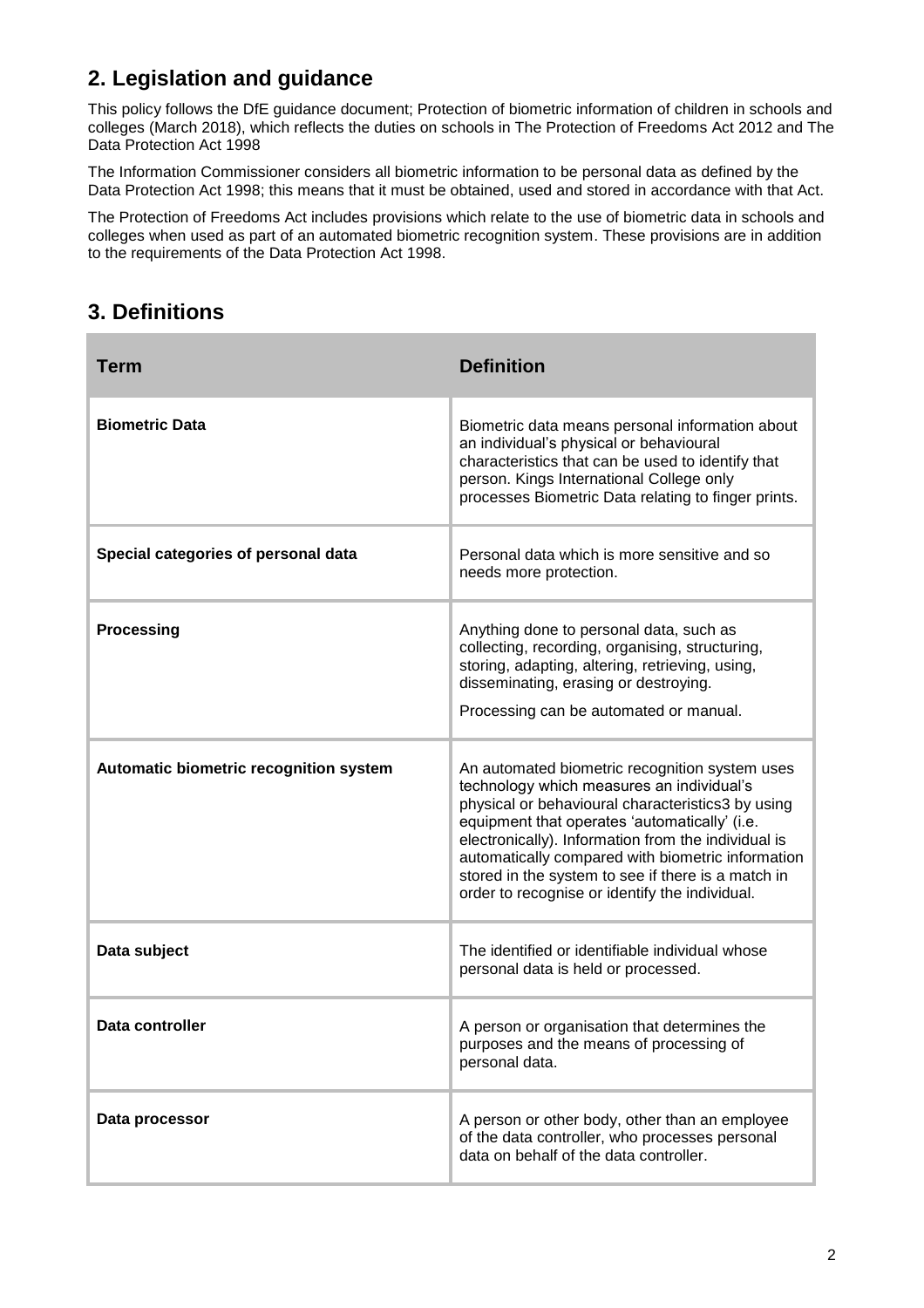**Personal data breach A breach A breach of security leading to the accidental or** unlawful destruction, loss, alteration, unauthorised disclosure of, or access to personal data.

### **4. The data controller**

Kings International College processes personal data relating to parents, pupils, staff, governors, visitors and others, and therefore is a data controller.

Kings International College is registered as a data controller with the ICO and will renew this registration annually or as otherwise legally required.

### **5. Roles and responsibilities**

This policy applies to **all staff** employed by our school, and to external organisations or individuals working on our behalf. Staff who do not comply with this policy may face disciplinary action.

#### **5.1 Governing board**

The governing board has overall responsibility for ensuring that our school complies with all relevant data protection obligations.

#### **5.2 Data protection officer**

The data protection officer (DPO) is responsible for overseeing the implementation of this policy, monitoring our compliance with data protection law, and developing related policies and guidelines where applicable.

They will provide an annual report of their activities directly to the governing board and, where relevant, report to the board their advice and recommendations on school data protection issues.

The DPO is also the first point of contact for individuals whose data the school processes, and for the ICO.

Full details of the DPO's responsibilities are set out in their job description.

**Our DPO is Lisa Bowman and is contactable via [l.bowman@kings-international.co.uk](mailto:l.bowman@kings-international.co.uk)**

#### **5.3 Headteacher**

The headteacher acts as the representative of the data controller on a day-to-day basis.

#### **5.4 All staff**

Staff are responsible for:

- Collecting, storing and processing any personal data in accordance with this policy
- Contacting the DPO in the following circumstances:
	- o With any questions about the operation of this policy
	- o If they have any concerns that this policy is not being followed
	- $\circ$  If there has been a data breach

### **6. Notification and Parental Consent**

Kings International College uses Biometric data for the cashless catering system.

Parents (including biological parents and any other individual with parental responsibility for the child) are notified of the schools wish to take and subsequently use the child's biometric data. If consent is received this will be collected during the admissions process.

Kings International College do not need to notify a particular parent or seek his or her consent if the school or college is satisfied that:

- a. the parent cannot be found, for example, his or her whereabouts or identity is not known;
- b. the parent lacks the mental capacity (within the meaning of the Mental Capacity Act 2005) to object or to consent;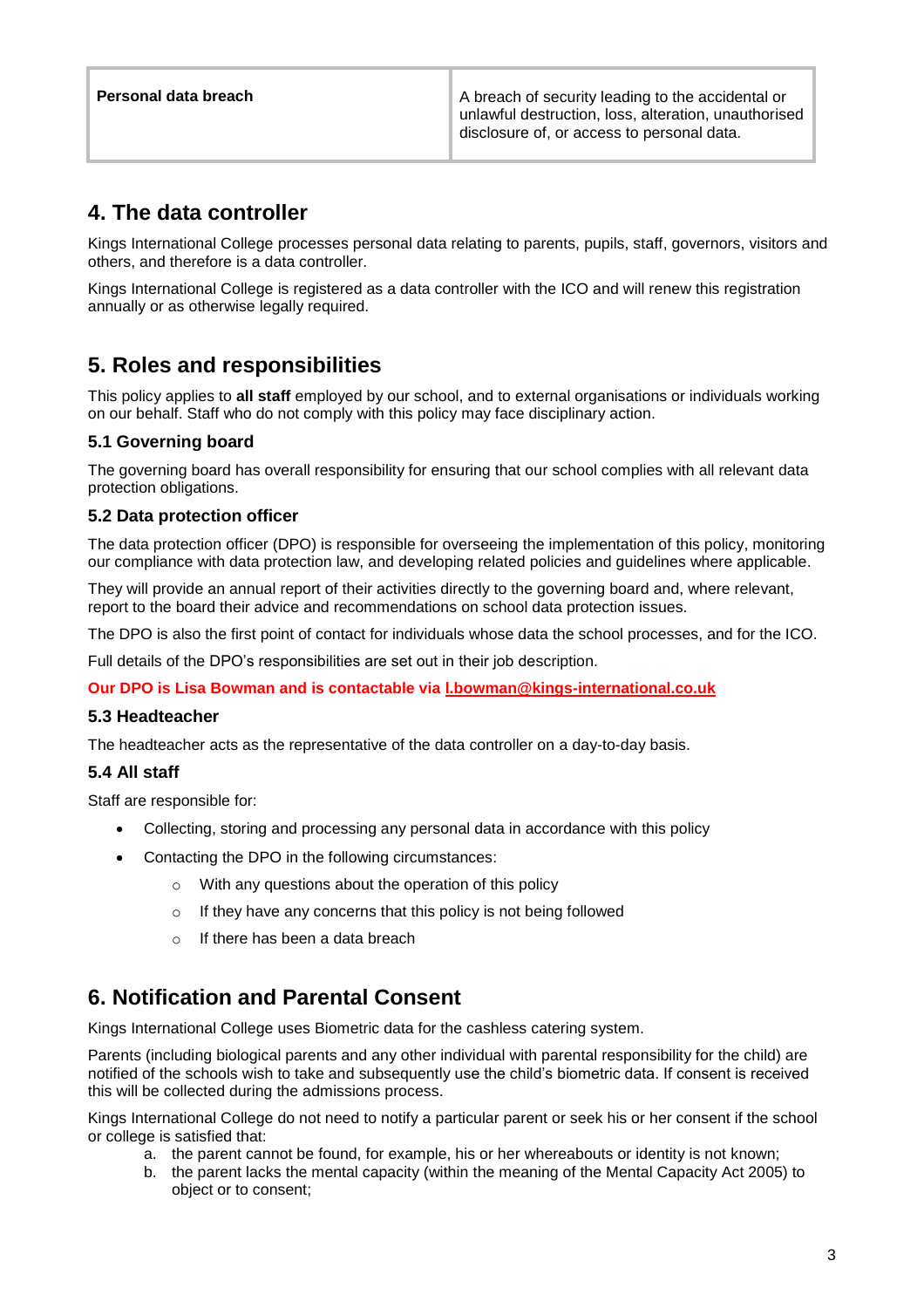- c. the welfare of the child requires that a particular parent is not contacted, for example where a child has been separated from an abusive parent who is not to be informed of the child's whereabouts; or
- d. where it is otherwise not reasonably practicable for a particular parent to be notified or for his or her consent to be obtained.

Where neither of the parents of a child can be notified for one of the reasons set out above (which would mean consent cannot be obtained from either of them), section 27 of the Protection of Freedoms Act 2012 sets out who should, in such circumstances, be notified and who can give consent:

(a) if the child is being 'looked after' by a local authority or is accommodated or maintained by a voluntary organisation (i.e. a not-for-profit organisation), the local authority, or as the case may be, the voluntary organisation must be notified and their written consent obtained.

(b) if paragraph (a) above does not apply, then notification must be sent to all those caring for the child and written consent must be gained from at least one carer before the child's biometric data can be processed (subject to the child and none of the carers objecting in writing).

As long as the child or a parent does not object, the written consent of only one parent will be required to process the child's biometric information. A child does not have to object in writing but a parent's objection must be written.

### **7. The child's right to refuse**

A child's objection or refusal to participate (or continue to participate) in activities that involve the processing of their biometric data overrides any parental consent for processing.

### **8. Providing alternatives**

Where a child does not participate alternative arrangements will be for them to access the services.

### **9. Withdrawing consent**

Parents/carers and pupils can object to participation in the school's biometric recognition system(s), or withdraw consent, at any time, and we will make sure that any relevant data already captured is deleted.

### **10. Data security and storage of records**

Kings International College will

- a. Store biometric data securely to prevent any unauthorised or unlawful use.
- b. Not keep biometric data for longer than it is needed meaning that a school or college must destroy a child's biometric data if, for whatever reason, the child no longer uses the system including when he or she leaves the school or college or where a parent withdraws consent or the child objects.
- c. Ensure that biometric data is used only for the purposes for which they are obtained and that such data are not unlawfully disclosed to third parties

### **11. Personal data breaches**

Kings International College will make all reasonable endeavours to ensure that there are no personal data breaches.

In the unlikely event of a suspected data breach, we will follow the procedure set out in appendix 1 of our Data Protection Policy.